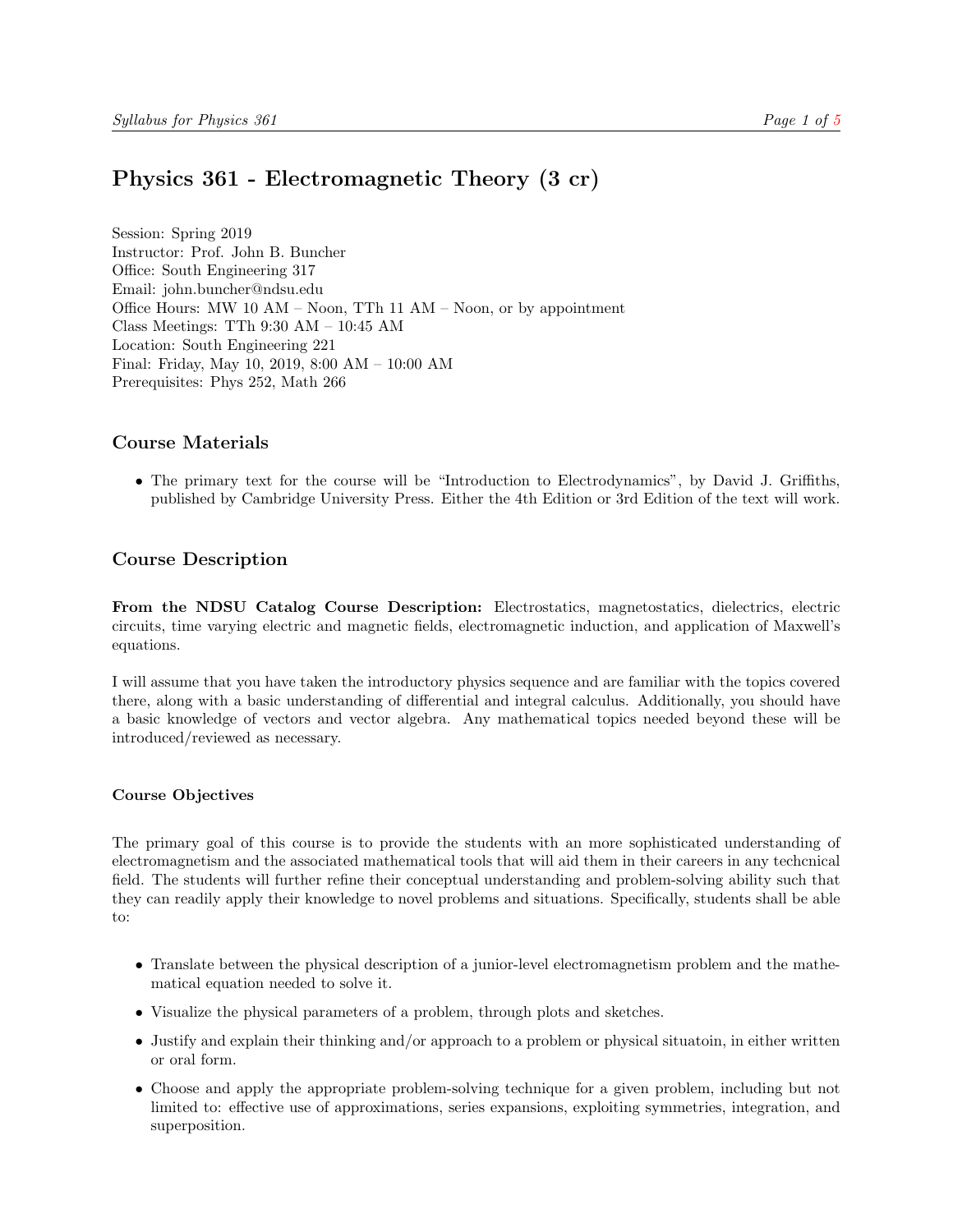• Check the validity and plausibility of a solution by examining limiting cases.

## Feedback

If you have any concerns about the course or suggestions on how it may improve, please let me know! I am happy to consider and implement student suggestions, and I have had success implementing such suggestions in previous courses.

# Course Policies

#### Attendance & Participation

Attendance and participation in lecture is required. You are expected to come prepared each day and to participate in the discussion and problem-solving. If you miss a class, it is your responsibility to get the missed notes (from a classmate) and any assignments given. If you are absent on a day that homework is due, you will not have the opportunity to make up the assignment unless you discuss the absence with me and provide documentation of a University excused absence (in advance, if at all possible).

According to [NDSU Policy 333](#page-0-0) [www.ndsu.edu/fileadmin/policy/333.pdf,](#page-0-0) attendance in classes is expected. Veterans and student service members with special circumstances or who are activated are encouraged to notify the instructor as soon as possible and are encouraged to provide Activation Orders.

#### Grades

Your final grade will be determined according to the following weights and cutoffs:

|                             | $5\%$                                 | $90\%$ |
|-----------------------------|---------------------------------------|--------|
| Participation & Preparation |                                       | 80 %   |
| Homework                    | 35\%                                  | 70 %   |
| Exams                       | $40\%$ (each exam given equal weight) |        |
| Final                       | 20%                                   | 60 $%$ |
|                             |                                       | $60\%$ |

Note that exams make up 60% of your final score! It is crucial that you prepare and study accordingly.

NOTE: You must satisfactorily complete 80% of the homework assignments in order to receive a passing grade in the course.

#### Homework

Homework will be given roughly once per week throughout the semester. Unless prior arrangements have been made, all homework is due at the **beginning** of class on the due date. If you are late to class on the due date your homework will not be accepted.

All of your assignments that you turn in must meet the following "formatting" requirements: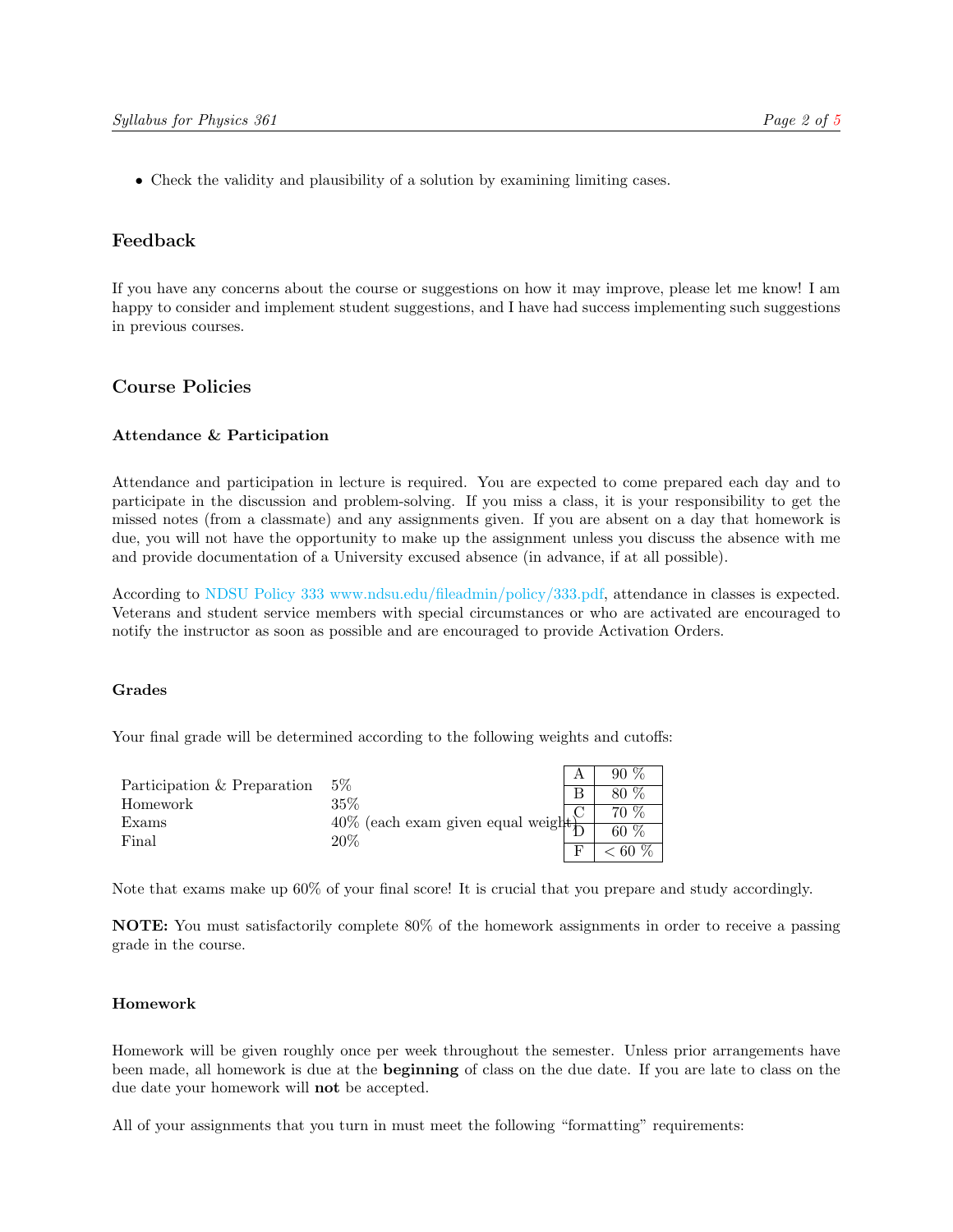- 1. It should be neat and presentable.
- 2. It is to be written on loose-leaf, perforated, or plain paper (no notebook "frillies").
- 3. Each problem should be started on a separate page.
- 4. It should be written in pen (no pencil)!
- 5. The pages must be stapled. The staple must be positioned vertically in the upper-left corner of the page, less than half an inch from the left side of the page.
- 6. All pages must be numbered in the upper-right hand corner, and put in order.
- 7. You must re-state the problem which you are attempting to solve, at least briefly.
- 8. Answers should be clearly labeled (boxed, highlighted, bold, etc.).
- 9. If you worked with anyone else on your assignment (which you are encouraged to do!), you must indicated key contributions that your other group members made.
- 10. You may also typeset your assignments using any program that you prefer (LATEX, Mathematica, LibreOffice, Word, etc.), if you wish.

#### Exams

Exams will be timed, either in-class or in the evening if schedules permit. You are not allowed to work with other students on the exams.

#### Office Hours

See the front page for office hours. If you need to meet outside of those times, email me and we should be able to work something out. During office hours, we can discuss anything that you wish (homework, grading, concepts, exams, topics of interest, etc.) If there is something of a personal nature, it would be best to make a separate appointment.

#### Accommodations

Any students with disabilities or other special needs, who need special accommodations in this course, are invited to share these concerns or requests with the instructor and contact the [Disability Services Office](http://www.ndsu.edu/disabilityservices) [http://www.ndsu.edu/disabilityservices/](http://www.ndsu.edu/disabilityservices) as soon as possible.

## On Academic Dishonesty

The academic community is operated on the basis of honesty, integrity, and fair play. [NDSU Policy 335:](http://www.ndsu.edu/fileadmin/policy/335.pdf) [Code](http://www.ndsu.edu/fileadmin/policy/335.pdf) [of Academic Responsibility and Conduct](http://www.ndsu.edu/fileadmin/policy/335.pdf) applies to cases in which cheating, plagiarism, or other academic misconduct have occurred in an instructional context. Students found guilty of academic misconduct are subject to penalties, up to and possibly including suspension and/or expulsion. Student academic misconduct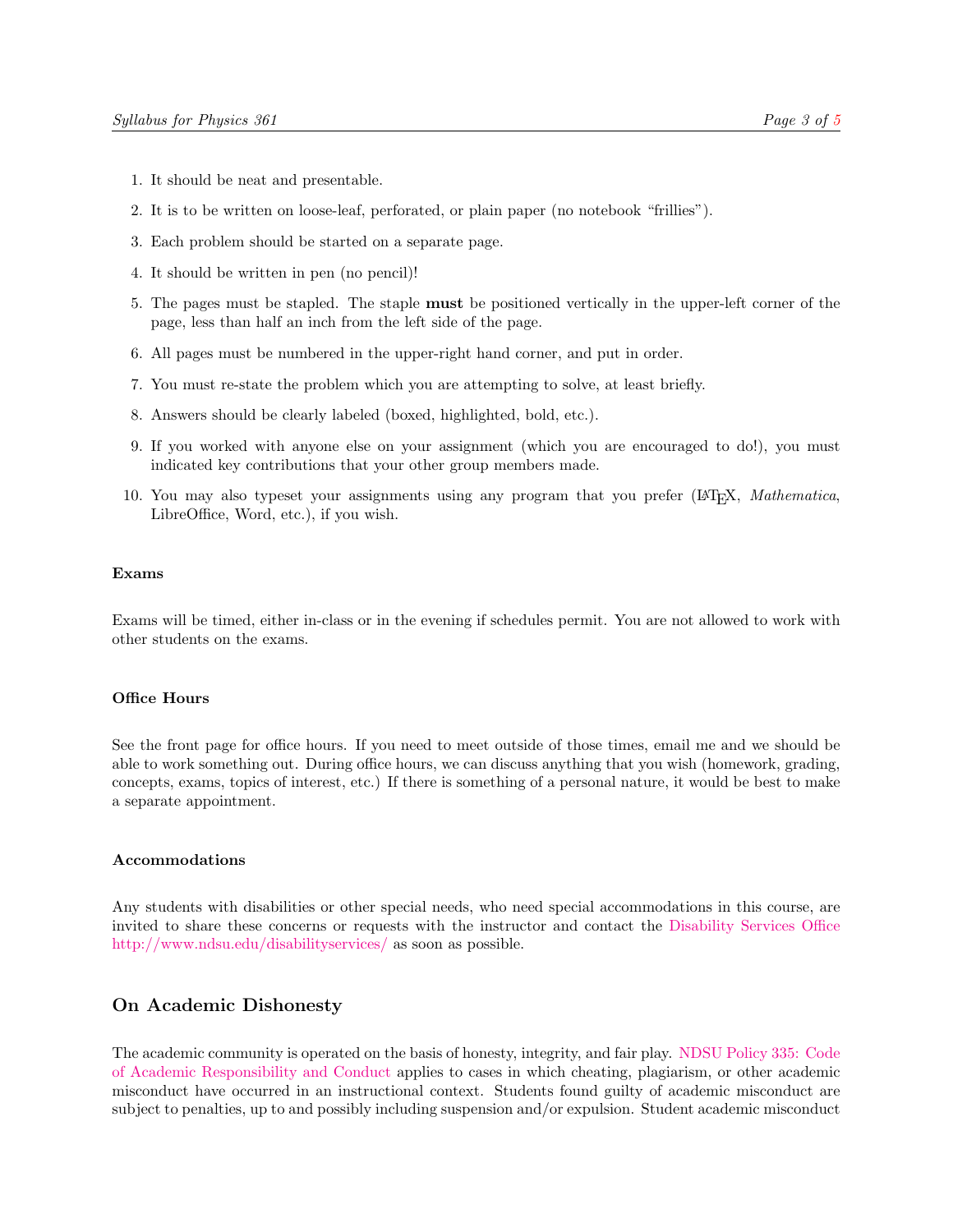records are maintained by the [Office of Registration and Records.](http://www.ndsu.edu/registrar) Informational resources about academic honesty for students and instructional staff members can be found at [www.ndsu.edu/academichonesty.](#page-0-0)

You are highly encouraged to work with your fellow students, and to seek out their assistance or the assistance of the instructor, in all of your studies. Working with another person is highly beneficial for both people when there is a healthy working relationship. However, whatever you turn in must be your own work and words. Copying someone else's work and turning it in as your own is a case of academic dishonesty. You are not permitted to collaborate with anyone else on exams.

If you have any questions about what constitutes academic dishonesty it is your responsibility to ask before the assignment is due.

# Course Schedule

I intend to cover Chapters 1–7, roughly as follows

|      | Week           | Topic                                                             |
|------|----------------|-------------------------------------------------------------------|
| 1/07 | 1              | Introduction, Coulomb's Law, & $\bar{\mathbf{z}}$                 |
| 1/14 | $\overline{2}$ | Continuous Charge Distributions                                   |
| 1/21 | 3              | Gauss's Law, $\nabla \cdot \vec{E}$ , and $\nabla \times \vec{E}$ |
| 1/28 | 4              | Electric Potential & Energy                                       |
| 2/04 | 5              | Conductors in Electrostatics                                      |
| 2/11 | 6              | Laplace's Equation, Earnshaw's Theorem, & Method of Images        |
| 2/18 | 7              | Separation of Variables $\&$ <b>EXAM 1</b>                        |
| 2/25 | - 8            | Multipoles & Legendre Expansions                                  |
| 3/04 | 9              | Polarization                                                      |
| 3/11 | 10             | No Class - Spring Break                                           |
| 3/18 | 11             | $D$ -field & Linear Dielectrics                                   |
| 3/25 | 12             | Magnetic Forces & Current & $EXAMPLE XAM$ 2                       |
| 4/01 | 13             | Ampere's Law                                                      |
| 4/08 | 14             | Vector Potential                                                  |
| 4/22 | 16             | Magnetization                                                     |
| 4/29 | 17             | Leftovers & Wrapping Up                                           |
| 5/10 | 18             | FINAL EXAM - Friday 8AM                                           |

## Advice

Here are some helpful tips for success in the course, from my own personal experience and suggestions of other professors.

- 1. If you are having trouble, ask for help! Help is available through me via my office hours (or other appointment), other faculty in the department, and your fellow students.
- 2. When reading the text, be sure to read critically. That is, ask questions and take notes! If something is not clear, make a note of it so you can ask in class. You should also be working through steps done (or omitted) in class and the text. As a friend of mine once said "The exam will NOT ask if you agree with our solution, but will asked you to come up with your OWN solution."